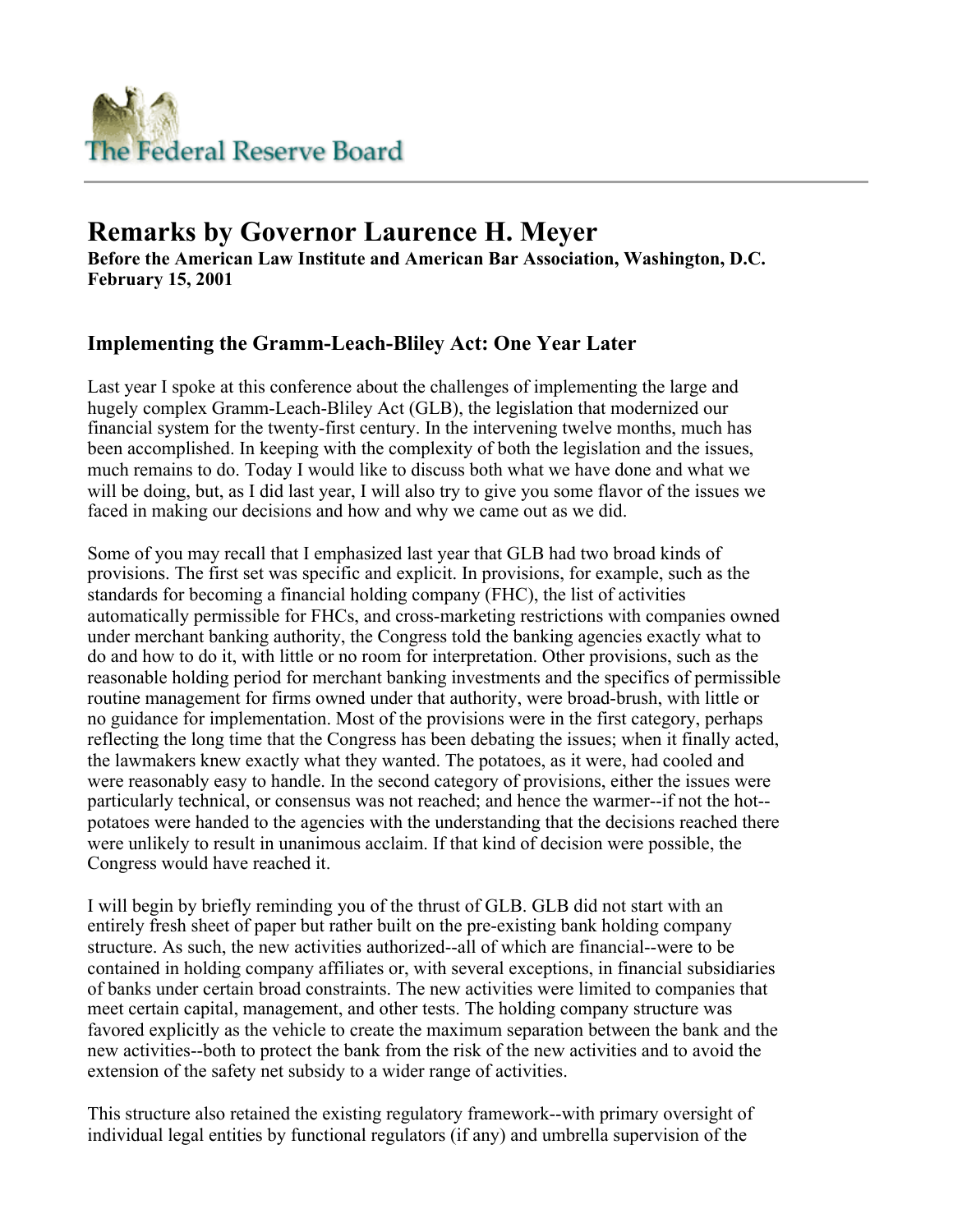holding company by the Federal Reserve. The holding company framework also facilitated the so-called two-way street, permitting not only banking organizations to enter, de novo or by acquisition, the securities and insurance business but also securities and insurance organizations to enter the banking business, all the while leaving unchanged the regulation of individual legal entities. Though merchant banking--unlimited direct investment in nonfinancial companies for some limited holding period--was explicitly authorized for the newly created FHCs, full commerce and banking--the combining of nonfinancial and financial enterprises as integrated businesses--was explicitly rejected. Potential new activities must be evaluated on their financial--no longer banking--nature, as well as on whether they are complementary to finance--rather than on their intimate relationship to banking.

This structure, of course, has some obvious tensions that, themselves, reflect some difficult compromises. These tensions, as we shall see, mean that both the regulators and the regulated face no bright lines on the commerce and banking front. The tensions also mean continuing frustrations on both sides as technology, innovation, and plain probing and creativity test the frontier. The Congress indicated that it wanted the system to evolve and gave the Federal Reserve the ability and authority to set the limits and, as events dictate, to adjust them within a broad range.

One final introductory note perhaps is in order, and that is that GLB has not, as yet, induced a dramatic break with the past. It is true that we have seen the formation of almost 500 FHCs, twenty or so by foreign banking organizations. But the surprise is that three-quarters of the domestic FHCs have assets of less than \$500 million, and half of these have assets of less than \$150 million. We do not yet have full data, but these smaller entities creating FHCs--as well as the regionals--appear to be most interested in using the insurance agency and merchant banking powers authorized by GLB and far less interested in securities and insurance underwriting. And, of course, insufficient time has passed for more than a very few to have exercised even these more limited powers in a large way.

Perhaps the second surprise is the lack of news among the largest entities, which most observers thought would be the significant beneficiaries of GLB. Only a small number of large FHCs have purchased securities firms since enactment of GLB, with the two largest involving FHCs based on large foreign banking organizations. The benefit of GLB to large domestic FHCs appears to be not so much the creation or acquisition of new securities subsidiaries as it is the freedom to exempt their pre-existing section 20 affiliates from the 25 percent revenue test constructed by the Board to comply with the old Glass-Steagall Act. No FHC has acquired a large U.S. insurance company since the Citi-Travelers merger before GLB. To date, only one broker-dealer, Charles Schwab, has purchased a commercial bank and become an FHC; only two other broker-dealers, both relatively small, have applied to the Board to buy a small bank. One large insurance underwriter was approved to acquire a bank and become an FHC since Citi-Travelers, and that bank is a small bank. Another insurance firm has filed an application to buy a bank, again small, and become an FHC. In short, except for the two foreign FHC acquisitions of large U.S. securities firms, there have been no cross-industry mega-mergers under GLB.

It is, of course, possible that such mergers and even broader acquisitions of banks by insurance and securities firms have been slow to occur because of fear of the heavy hand of the Federal Reserve, despite pledges to be gentle by, and statutory restraints placed, on the Fed. I do not think that fear of the hand of the Fed--heavy or otherwise--has been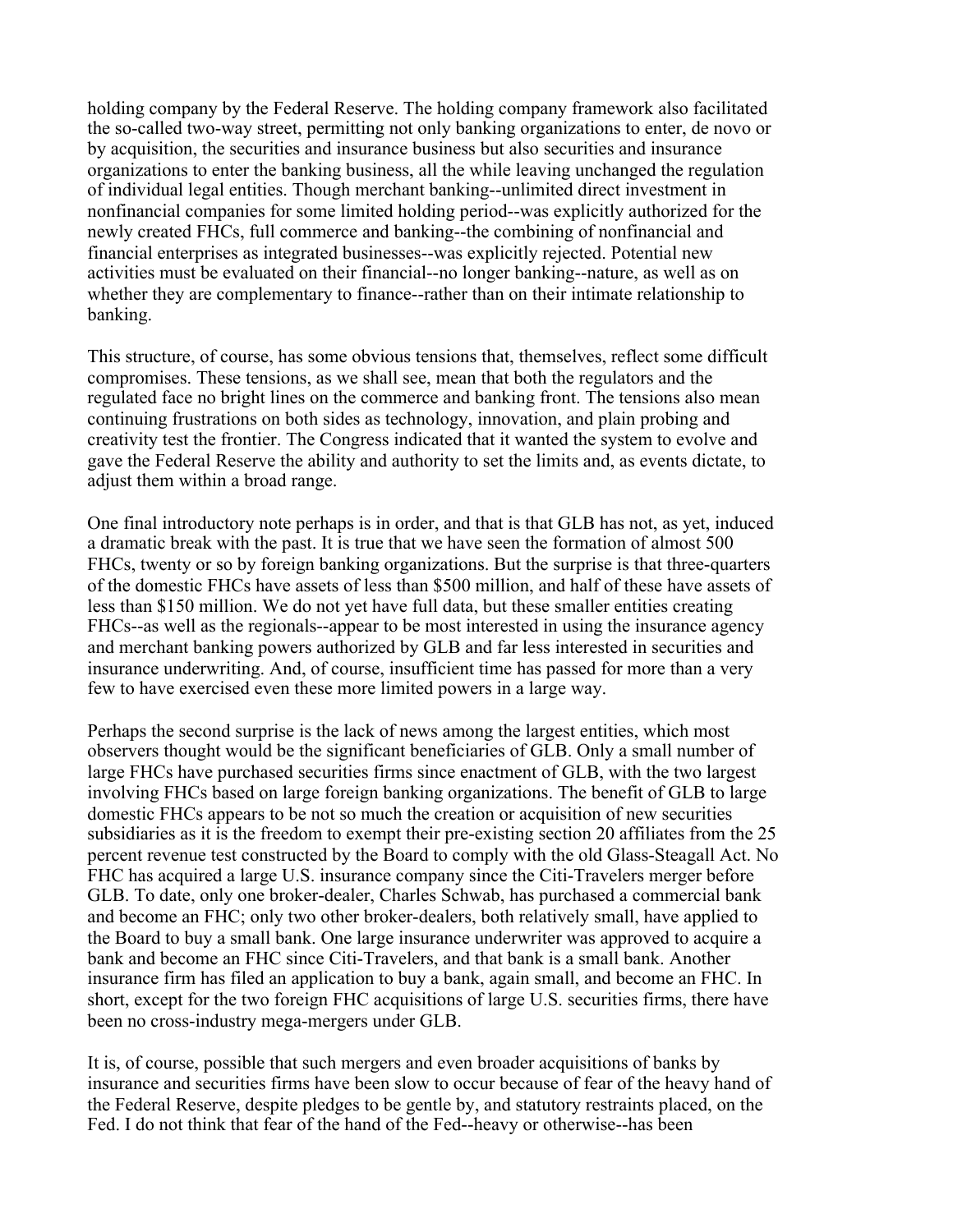significant, but I will not reject it outright. In addition, at least on the insurance side, there have been some necessary lags while insurance companies convert from mutual to stock form to facilitate their acquisitions of and by other firms. But it seems to me that fears of an aggressive Federal Reserve or changes in corporate form do not explain the slowness of banks to reach out across industry lines. These entities are used to Fed umbrella supervision and seem comfortable with it, and though their stock prices have declined, the purchasing power of their equities in an acquisition is still considerable.

I continue to believe that the modest pace of financial restructuring can be explained by institutions' taking the time to choose the businesses, markets, and structures that best fit their individual strategies. And, perhaps most important, many of the "new" activities had already been possible to banking organizations through various means, from section 20 to section 4(c)8, to the Small Business Investment Company, to the town of 5,000 insurance loophole, and so forth. The financial and banking revolution has always been more of an evolution. The genius of GLB is that it created a structure that will permit and channel that evolution for many years to come without the cost of seeking ways around the rules. But when GLB was passed, no backlog of new business concepts just lay in wait for the legal shackles to be broken; markets and deregulation had already moved financial organizations pretty much to where they wanted to be.

#### **What Has Been Done**

GLB requires several instances of joint rulemaking and study. Let me start with a couple of examples that I can cover without much discussion. One is the Treasury-Federal Reserve non-capital regulations on merchant banking, which covered everything from the scope of merchant banking activities to holding periods to permissible involvement in management. Proposed last March, these rules were adopted in final form at the end of last year. The blending of the expertise and focus of the two agencies, in both the policy and the regulatory senses, created, I believe, an excellent final product--again one that fully meets the congressional intent but that could not have been written by a legislative body.

The GLB called for two studies. The first directed the Fed to evaluate the performance and profitability of loans made in conformance with the Community Reinvestment Act (CRA). Board staff surveyed the largest 500 retail banking institutions and published the results last July. The study found that CRA-related lending was generally profitable but, for many institutions, less profitable than their other lending activities. Delinquency and default rates were typically similar to, or somewhat higher than, those of other loans.

The second study--conducted jointly with the Treasury--considered the feasibility and desirability of a mandatory subordinated debt policy for systemically important depository institutions and their holding companies. The report on this study was submitted to the Congress in late 2000, almost five months ahead of the congressional deadline. The study found that subordinated debt issuance by large depository institutions may encourage market discipline and generate other supervisory benefits, and it indicated that the Federal Reserve, the Office of the Comptroller of the Currency, and the Office of Thrift Supervision will consider ways to enhance their use of voluntarily issued subordinated debt in supervisory monitoring. Although the Federal Reserve and the Treasury chose not to recommend that the Congress make subordinated debt issuance mandatory at this time, the report indicated that research and evaluation of such a policy would continue.

Now let me turn to several other implementation actions in somewhat more detail.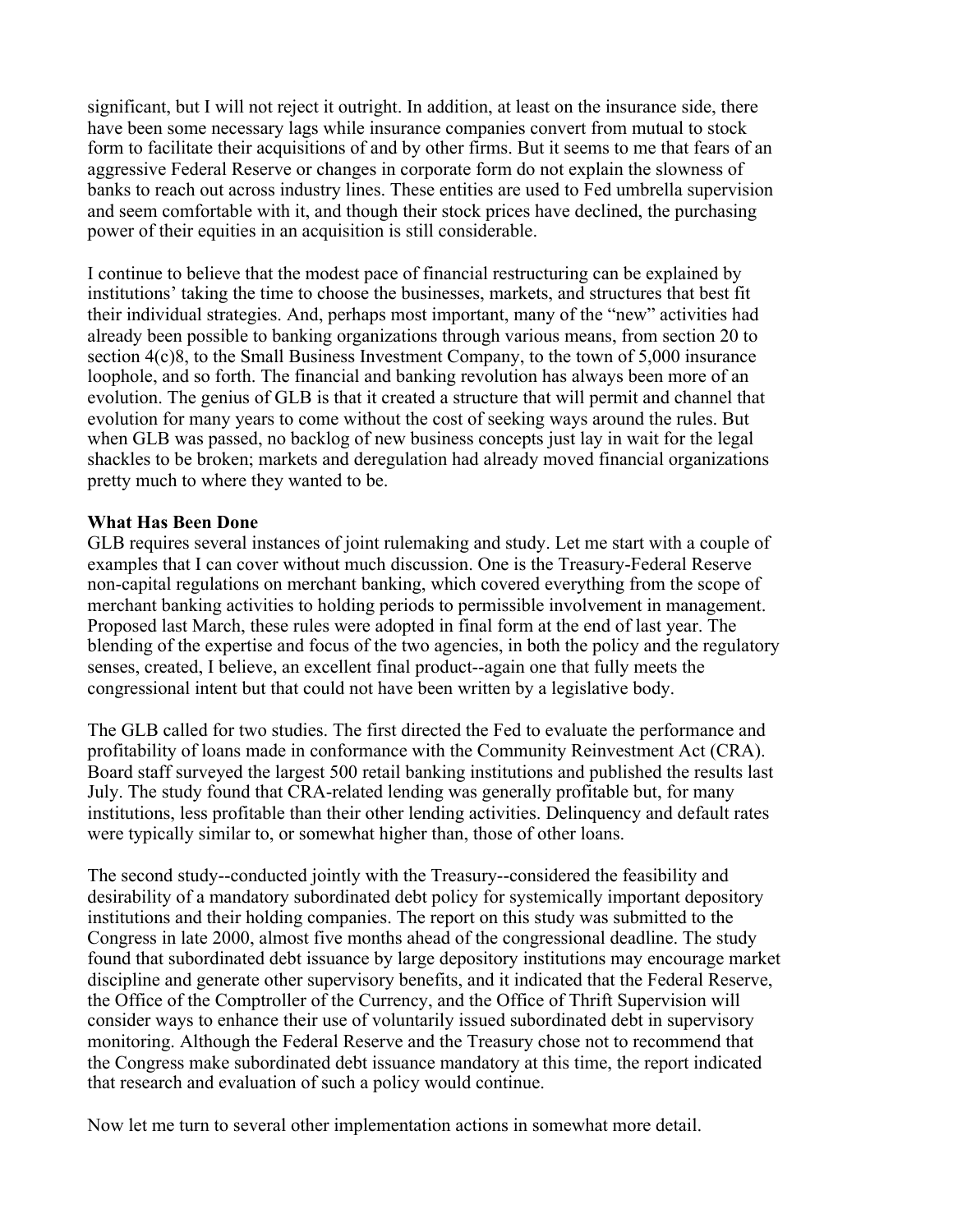#### *Merchant Banking Capital*

GLB required the Federal Reserve and the Treasury jointly to write the rules on merchant banking but the responsibility for capital charges for this activity fell to the Fed. This experience turned out to be an educational one for us, in the best sense of the word.

The merchant banking capital rule is a case study in the benefits of the public comment system. Regulatory agencies have their ideas and concepts vetted and challenged by the process, and I believe that as a result we developed a better and more workable capital rule- a rule we proposed last month. I am not naïve enough to believe that self-serving public comments are always better or more insightful than those of staff members or policymakers. But in this case, public comments led us to fundamentally review our approach, and I think the resulting proposed marginal capital charge better addresses the treatment of risks added by the increasing equity holdings at banking organizations.

The new proposal is superior in another way. Very early in our review we recognized that the safety and soundness risks of equity holdings were the same regardless of the legal entity or the authority used. Though we began by considering the merchant banking authority, this risk concern quickly led us to consider all the other equity holdings--in Small Banking Investment Companies, under section 4(c)6, under section 24, and under Regulation K--as well. These considerations, and the views of our sister agencies, induced us to invite them to join us in developing joint interagency rules. I must say that the process was productive and creative, and I was struck by the high degree of cooperation and professionalism throughout. The resulting joint proposal by the Federal Reserve, the Office of the Comptroller of the Currency, and the Federal Deposit Insurance Corporation is, in my judgment, an improvement on the original proposal. It carves out (or exempts) and therefore gives preferential treatment to equity investments in SBICs up to 15 percent of Tier 1 capital. Otherwise--with the exception of some holdings under section 24--it applies the same charge to all equity investments in nonfinancial companies held under these various authorities regardless of where held. Finally, the capital charge increases with the concentration of equity investments to tier 1 capital, beginning for non-SBIC investments with an 8 percent charge up to 15 percent of tier 1 capital and reaching a 25 percent charge for all equity investments in nonfinancial firms above 25 percent of tier 1 capital. In its own way, the joint proposal is another model for the kind of interagency cooperation required by GLB, a cooperation that leads to a better and stronger financial system.

#### *Privacy*

One of the more passionately debated issues in the law was the extent to which any financial institution, not just a bank, could share information about its customers with *unrelated third parties*. GLB requires that *all* financial institutions tell customers what information will be shared both with *affiliated* and with *unrelated third parties*. An institution may choose not to share information about its customers with either group, but GLB provides that, if the organization does share information with non-affiliates, consumers must be given the option to exempt themselves from such sharing.

Now, most of this audience is composed of lawyers, and I assume, it comes as no surprise to you that translating these seemingly straightforward congressional instructions into regulations--to be jointly written by the Treasury, Fed, OCC, FDIC, OTS, National Credit Union Administration, Securities and Exchange Commission, and the Federal Trade Commission--was, at best, an interesting exercise and, at worst, a nightmare.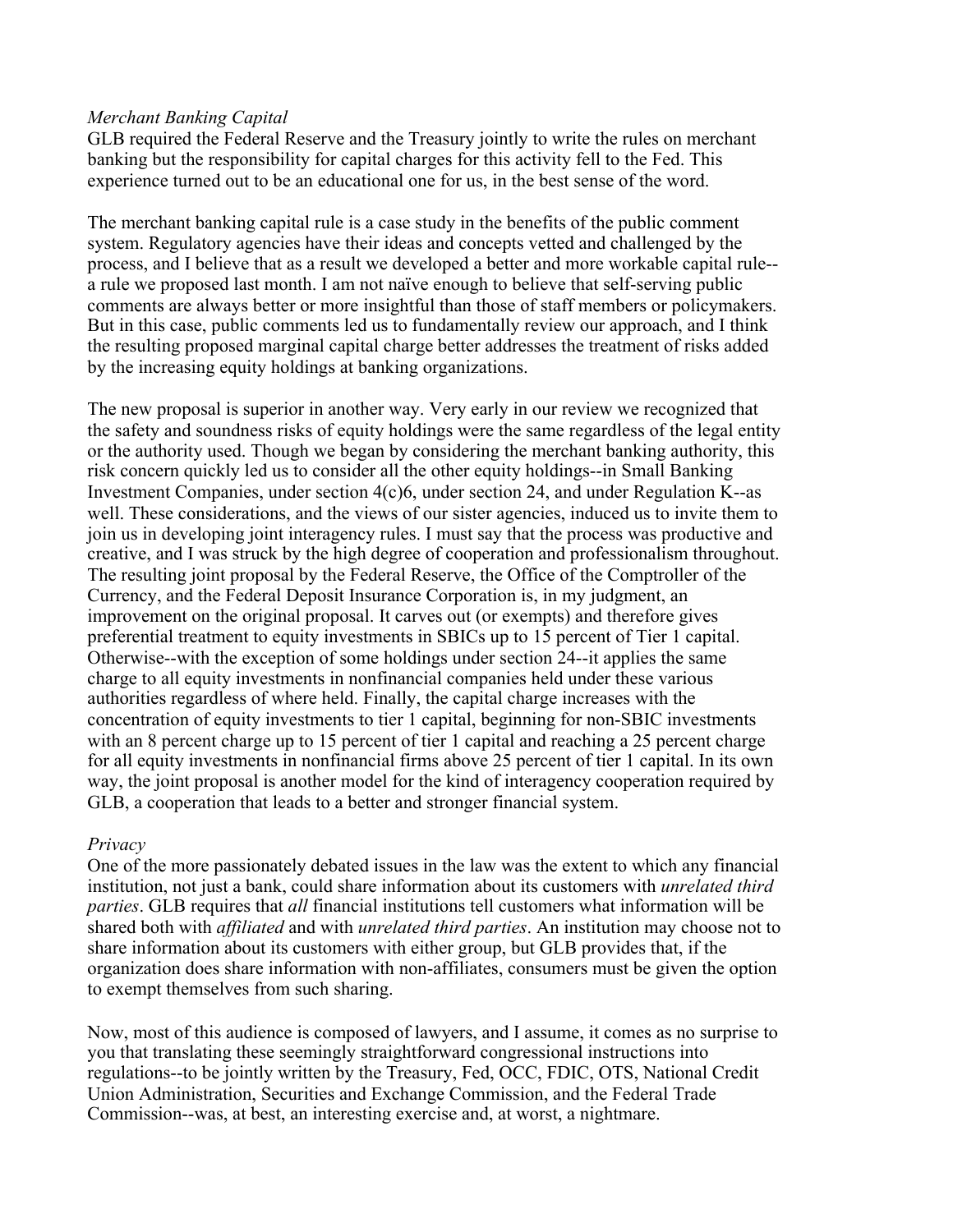The resulting initial effort was just that: our best start. Obviously, despite the fact--or maybe because of the fact--that we had an auditorium full of folks working on this, we could not predict every privacy issue or answer every question that might be raised by the myriad of privacy policies employed by the private sector. So, we'll revisit it over time and refine the rule as we gain experience.

One of the major benefits of having developed this rule on an interagency basis is the simplified compliance burden for organizations that have entities subject to the privacy rules of different agencies. For example, a financial holding company that owns a national bank, a thrift, a securities broker, and a finance company would have entities subject to the privacy rules of the Fed, the OCC, the OTS, the SEC, and the FTC respectively. Because the agency rules are virtually identical in all key respects, those affiliated companies may use the same opt-out and disclosure forms if they all have the same privacy policies.

An interesting side note on the privacy provisions of GLB is that they cover an expanding universe. The GLB applies the privacy rules to any "financial institution." That may sound like a banking term, but the GLB actually defines a "financial institution" to be any institution engaged in activities that have been determined to be financial in nature under the Bank Holding Company Act. There is no requirement that the company be a bank or be affiliated with a bank. As a result, every time the Fed and the Treasury determine that an activity is financial in nature and therefore a permissible activity for a financial holding company, a side-effect is that the privacy rules cover a new industry. For example, all securities brokers and dealers--even those that are not affiliated with a bank or thrift--are covered by the privacy rules because securities brokerage and dealing has been determined by the GLB to be financial in nature. This is an example of the Congress using one part of the GLB to do double duty to ensure that customers of like companies receive the same privacy protections, regardless of whether or not the company is affiliated with a bank.

#### *CRA and "Sunshine"*

One of the more difficult assignments the GLB handed to the banking agencies--one of the hot potatoes I referred to earlier--was development of the regulatory language to implement the so-called "sunshine" provisions of the CRA: the provisions require public disclosure of financial transactions between banking organizations and people and groups who discuss, with the organization or the agencies, CRA performance of the organization's insured depository institutions. The difficulty is that the legislation is quite specific in places and, as I noted last year to this group, ambiguous if not conflicting in others. This difficulty, in turn, reflected hard bargaining and compromises among legislators. There might well have been no new law if the parties' intent had to be unambiguously clear or, worse, if lawmakers had written the implementing regulations themselves.

As might be expected when the OCC, FDIC, Fed, and OTS took pencil to paper, there were occasional disagreements about what the Congress intended. Again, the public comments were useful. Commenters from the banking industry as well as commenters representing consumer groups were surprisingly in agreement on a number of issues. We also received useful comment from several members of the Congress.

Most commenters thought the agencies had gotten the disclosure and reporting provisions just about right--that is, they provided the amount of sunshine that was needed. There was also a fair amount of agreement that the agencies needed to better define exactly what the sun would shine on! Of course, this is where the statute was most opaque. In the end, the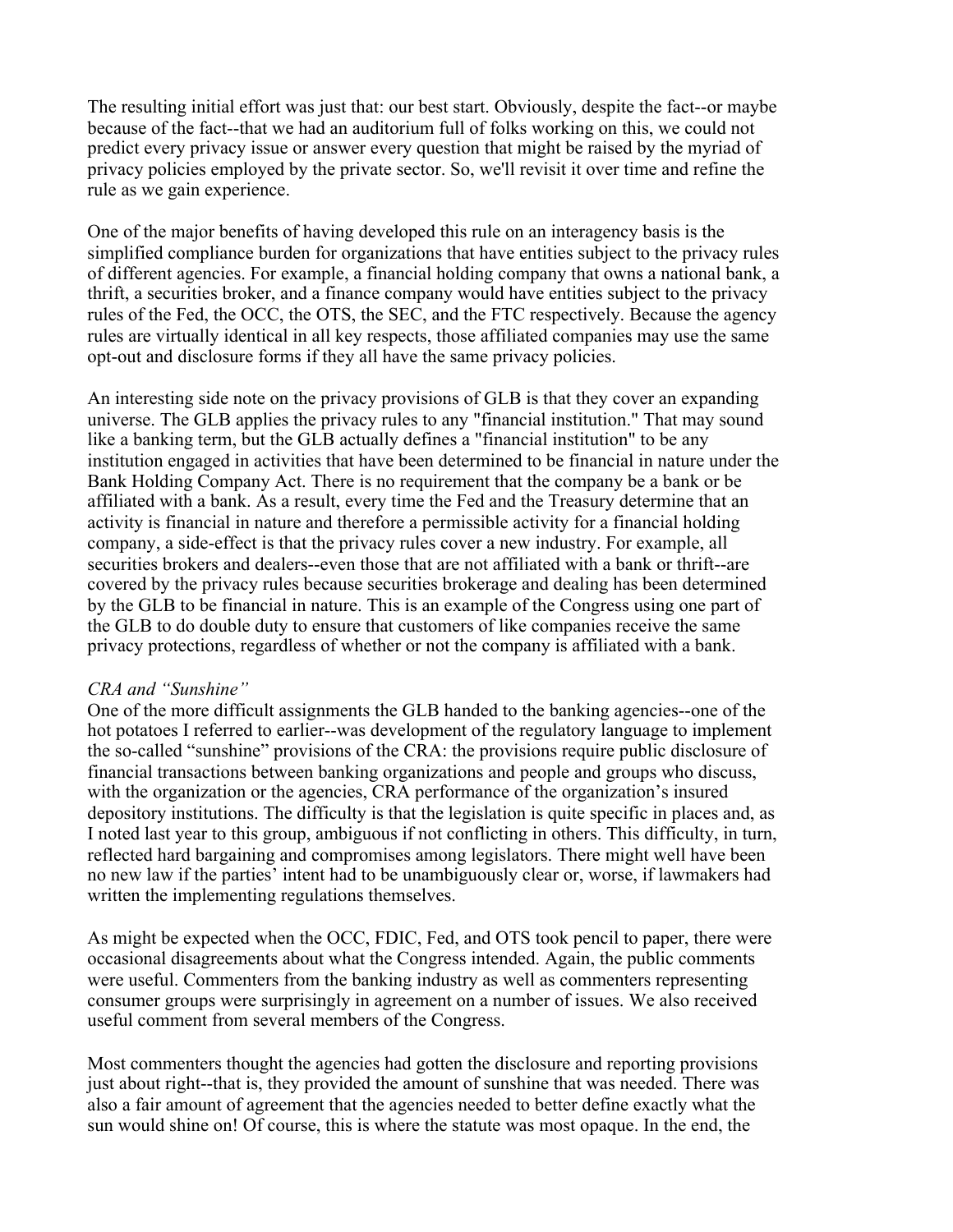rule clarifies what types of CRA contacts are covered, who is covered, and when covered CRA contacts occur. These changes focus the sunshine more than the original proposal. Somehow, however, I don't think it's gotten us out of the heat. The reaction to our final rule so far has been rather subdued, and it's likely that some time will be needed to see how well the new rule works.

#### *New Activities and Banking and Commerce*

One of the places where the specificity in the legislation creates uncertainty is the intersection of constraints on banking and commerce, on the one hand, and the expansion of new activities on the other. The Congress specifically rejected commerce and banking in GLB but empowered the Federal Reserve and the Treasury to add to the permissible activities list any activity that is either "financial," without much guidance as to what that means, or is "complementary" to financial activities, with no guidance. A "complementary" activity, by the way, is not a financial activity, but it must both be related to financial activities and impose no substantial safety-and-soundness risk to depository institutions or the financial system.

Now, this approach is both brilliant and frustrating. It creatively and pragmatically permits the Federal Reserve, as I noted in my introductory remarks, to respond to evolving market trends and technology without requiring the drawn out and always lagging process of amending statutes in response to market developments. But, at the same time, the legislation lists as explicitly permissible virtually all the activities that today are widely considered to be financial, while empowering the agencies to define as "financial," "incidental to financial," or "complementary to a financial activity" any new activity, with the constraint not to mix "banking and commerce." Put another way, perhaps in plainer English, GLB grants the agencies authority to move toward mixing banking and commerce at the margin as markets and technology begin to dim the already less than bright line between them. And it gives virtually no guidance on how to do so.

This is, as a result, no easy task. Nevertheless, we have already begun carefully and deliberately to exert that authority, in keeping with clear congressional intent. Authorizing FHCs to act as a "finder" between buyers and sellers of goods and services was an easy first step, since national banks were already empowered to do so. But in response to requests, we have asked for public comment on proposals to authorize as "financial" or "complementary" activities such as real estate agency, real estate management, expanded data processing, and development of new technologies for the delivery of financial products.

In requesting that the Fed authorize these activities, FHCs offered their own rationales for why these activities are "financial in nature," "incidental to a financial activity," or "complementary to a financial activity." Some FHCs boldly argued that, on the one hand, anything done by a financial holding company or anything that includes processing a payment is intrinsically financial. Those approaches lead to no distinction at all between banking and commerce. On the other hand, simply allowing activities already allowed for banks is too limiting and undoes the change in standards that the GLB tried to make.

These first proposals will allow the Fed to explore various rationales for finding activities to be "financial," "incidental to a financial activity" or "complementary to a financial activity." How we'll come out is unclear at this point; we are still collecting public comments. But what is interesting is that, because the GLB Act allows for a range of approaches, the exact definition of each standard may, as a practical matter, be less important to banking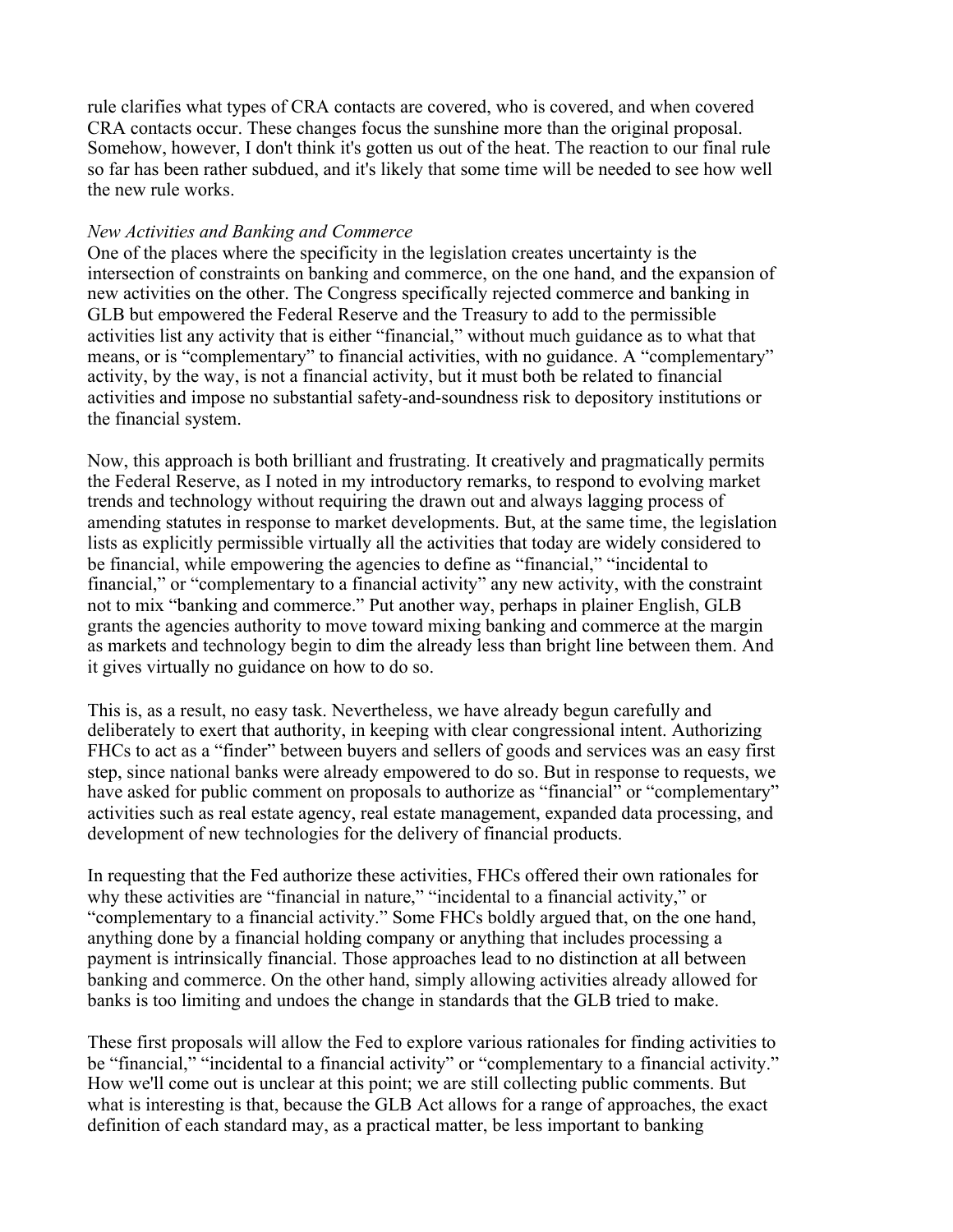organizations. The "financial," "incidental to financial," and "complementary to a financial activity" authorities provide a range of standards that stretch from clearly banking to clearly commercial. Though we at the Fed must struggle to place each new activity in one of these categories, FHCs will be concerned only that we fit the activity into *some* category. To be sure, different procedural costs are associated with the different categories, but they are relatively minor. In the end, the key is whether the activity is permissible. And in that, the GLB has created a much more elastic framework than the previous Bank Holding Company Act and should allow the activities of FHCs to grow with--and perhaps lead--developments in the financial markets.

#### *Qualification Standards for Foreign FHCs*

The Congress, you may recall, required that foreign FHCs had to meet standards "comparable" to domestic organizations. The quandary created by the desirability and necessity to maintain competitive equity within the United States required some trade-off in areas where foreign and U.S. standards differ. A key issue is that foreign banks typically have no minimum home market leverage ratio while U.S. banks do. If "comparable" were taken too literally, the Board found itself potentially denying FHC status to foreign banks with high ratings because of these differences in U.S. and foreign regulatory capital rules, and being accused of imposing U.S. rules on foreign regulatory authorities.

To deal with these differences, the Board last March adopted an interim rule that established a two-tier process. First, if a foreign bank's capital ratios met the threshold levels on a riskbased and leverage basis, the foreign bank was presumed to meet the regulation's wellcapitalized standard. If one or more of the foreign bank's capital ratios did not meet the screening level, the foreign bank could use a pre-clearance process to request a determination by the Board that the foreign bank had capital comparable to that of a wellcapitalized U.S. bank.

In the comment period on this interim rule, foreign banks objected to use of the leverage ratio even as a screening device. After review of the comments and based on the Board's experience with the interim rule's pre-clearance process, the Board decided to eliminate the leverage ratio from the screening test for foreign banks.

In making comparability determinations, the Board will consider such factors as the market ratings of the long-term debt issued by the foreign bank, the foreign bank's leverage ratio, the composition of the foreign bank's capital, other measures of the financial strength of the foreign bank, and, of course, the views of the home country supervisor of the foreign bank. This approach achieves comparability among banking organizations without penalizing foreign banks for their natural response to their own home country supervisor's capital requirements or allowing foreign banks an advantage over U.S. banking organizations that must meet the U.S. leverage ratio.

This Board decision represented, I submit, a template of how to reach the intent of the Congress--competitive equity--while adjusting to international institutional differences. Put differently, it is an example of the application of agency expertise to fulfill congressional direction. Large U.S. banks, I might add, were in full support of this decision, both on equity grounds and in hope that the template I spoke of would be applied by the Europeans and others to U.S. bank activities abroad in similar cases.

#### *Umbrella Supervision and Interagency Cooperation*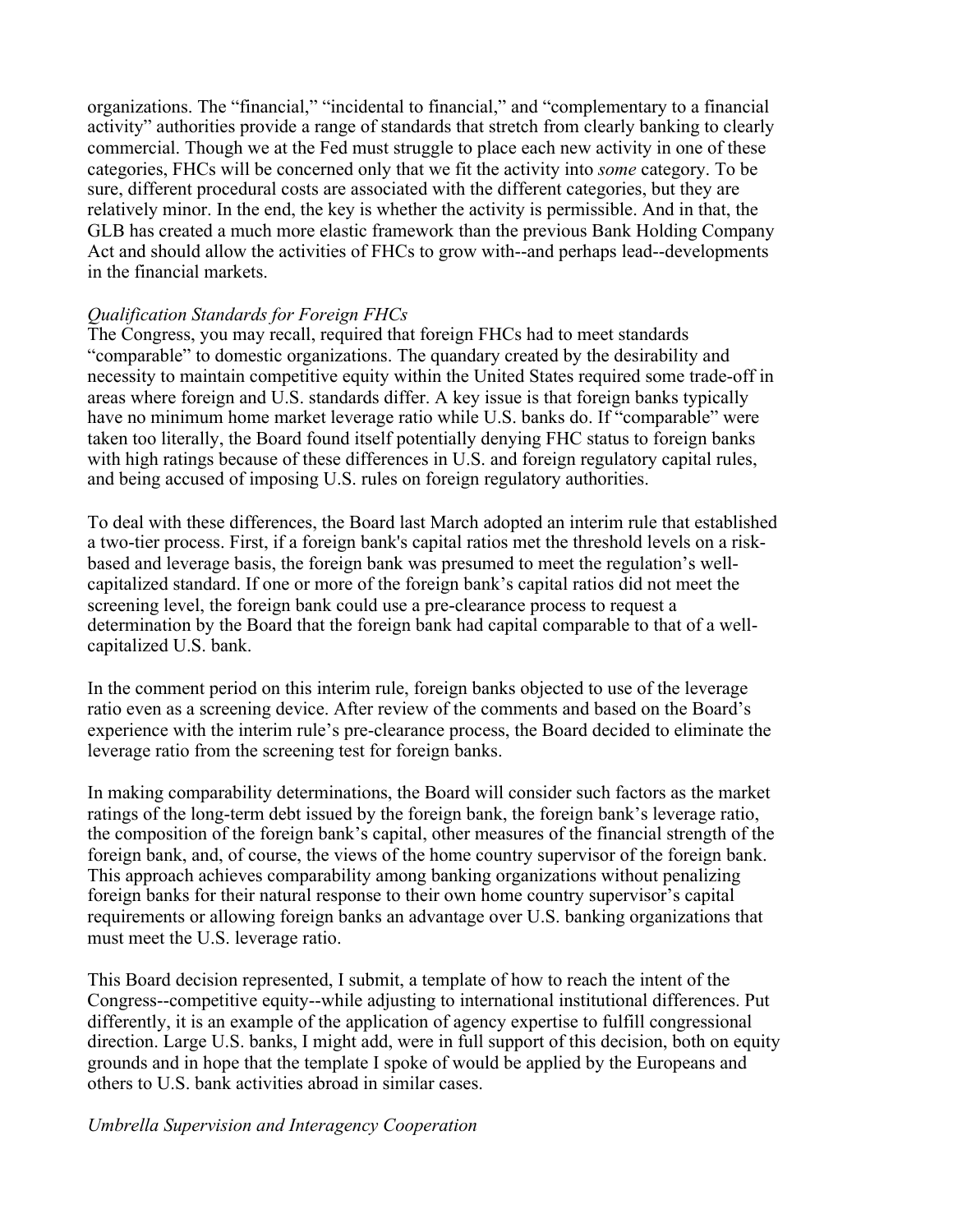As I mentioned both in my introductory remarks and in my comments last year, the GLB confirmed the Federal Reserve as the umbrella supervisor of BHCs and FHCs. However, it explicitly limited the Fed's role as umbrella supervisor reflecting concerns of securities and insurance firms that might become FHCs, and their functional regulators. The former were concerned about the intrusiveness of a regulator with a different historical responsibility and focus than they were used to, and the latter about the undermining of their authority. Briefly, the act limited the authority of the Fed to examine, impose capital requirements on, or obtain reports from those subsidiaries of FHCs that are also regulated by the SEC or the state insurance agencies. The role of the consolidated supervisor continues to be as the monitor of holding company risks that could affect the health or viability of affiliated banks.

The Federal Reserve has initiated several efforts to enhance interagency cooperation, consistent with both the letter and the spirit of the GLB. The act calls for the Fed and the other agencies to cooperate on supervision and in some cases requires joint rule- and decision-making. I have already noted the merchant banking regulations and capital rules, the CRA sunshine regulations, and the joint privacy regulations. Now I would like to discuss other efforts.

The Fed has aggressively sought ways to facilitate the sharing of crucial information concerning bank examination and other matters with the SEC and the state insurance regulators. We share information through writing formal memoranda of understanding (MOU) with the functional regulators. The Fed has worked out the provisions of the insurance-related MOU with the National Association of Insurance Commissioners, which is acting on behalf of fifty-five state and territorial insurance commissioners and is now in the process of getting these agreements signed. The Fed is also working with the SEC to develop an MOU covering the sharing of information about broker-dealers in FHCs. In the meantime, while we await the completion of the MOUs with the insurance and securities regulators, agency staffs have worked out arrangements to ensure that critical information is shared on a case-by-case basis.

Besides the formal MOU arrangements, the Fed works continuously to improve its working relationships with other supervisors and to ensure maximum efficiency. For example, in May 2000, the Fed and the OCC developed and implemented a pilot program outlining practical operating arrangements for situations in which both agencies are involved in supervising individual large complex banking organizations (LCBOs). Within this framework, staff members from both agencies met to share supervisory strategies and examination plans and to coordinate supervisory actions for 2001. The general agreement that the agency supervisory teams will rely on each other's existing work whenever possible, reflects both the letter and spirit of GLB. Working cooperatively, the agencies will assess their coordination at several LCBOs to learn from their relationships and to improve them.

The bilateral relationships between different supervisors are obviously critical, but as the umbrella supervisor for FHCs, the Federal Reserve is in a unique position to facilitate multilateral relationships among supervisors. To this end, the Federal Reserve has hosted, and will continue to host, periodic cross-sectoral meetings for multiple supervisors to discuss issues relevant to various financial industries. These meetings are useful for building cooperation and improving each agency's understanding of the different supervisory authorities and objectives.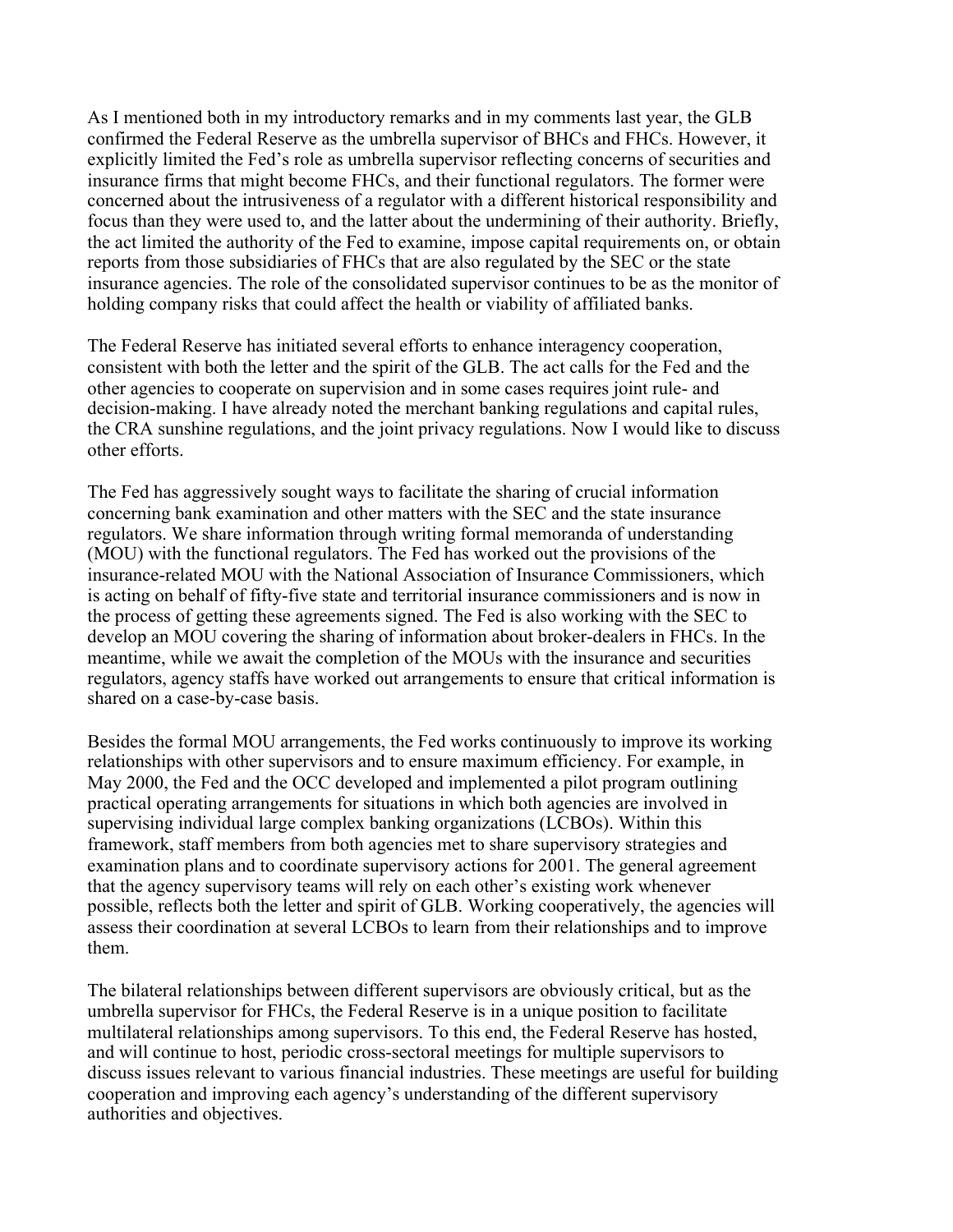As these efforts and programs, as well as the recent joint merchant banking capital rules indicate, we believe that GLB requires communication, cooperation, and coordination among the banking agencies, the SEC, and the state regulators. This matter is not only one of congressional intent. It is a necessity for effective supervision and regulation of the small number of increasingly large, complex banking organizations. If, for whatever reason, we do not cooperate, the financial system may be put at risk.

#### **What is Left to be Done**

The Fed has not yet acted on one significant area, but plans to do so this spring: sections 23A and B. Sections 23A and B of the Federal Reserve Act limit the amount of funding that may flow from an insured depository institution to its affiliates, require that such credits be collateralized and require that all such funding be extended at market prices. These provisions have become even more important vehicles for insulating insured entities from the risks of ever-widening activities permitted by their affiliates and for limiting the use of subsidized resources outside banking.

Next month we will begin collecting quarterly data on covered credit flows from bank subsidiaries of all BHCs to their affiliates and their own subsidiaries. We have been working to develop--and hope to publish this spring--a 23A and B regulation that incorporates new GLB provisions as well as many of the past interpretations, including definitions and exceptions.

This regulation will include provisions implementing the GLB measures that address extensions of credits between a bank and its affiliates coming both from derivative transactions and through intraday settlement and payments transactions. The deadline for this part of the rules is May 2001. The challenge here is to implement the provisions of the legislation in a way that protects insured depository institutions with minimal disruptions to markets.

#### **Conclusion**

The challenges of implementing GLB will not end when 23A and B regulations, and the rules now out for comment, are adopted in final form. The real challenge will be to continue the interagency cooperation necessary to supervise and regulate the increasingly large and complex banking organizations that GLB authorized and the market and technology are creating. These entities are no longer banks, or securities firms, or insurance companies. They are something different, and it will take all our skills and best intentions to reflect the public interest in supervising them. The natural inclination of the agencies to protect and expand their jurisdiction must be reined in if we are to retain the spirit of this important legislation.

Two other issues, it seems to me, will continue to challenge us. First, how should we supervise FHCs that are not dominated by banks, those that have relatively modest banking operations? Should they get the same prudential review as entities with large banking interests, and if different, how can competitive equity be maintained? Second, as hinted in my remarks, the Congress delegated considerable responsibility for adjusting the line between banking and commerce. Where should it be sketched, if not drawn, and how should it evolve over time?

Return to top